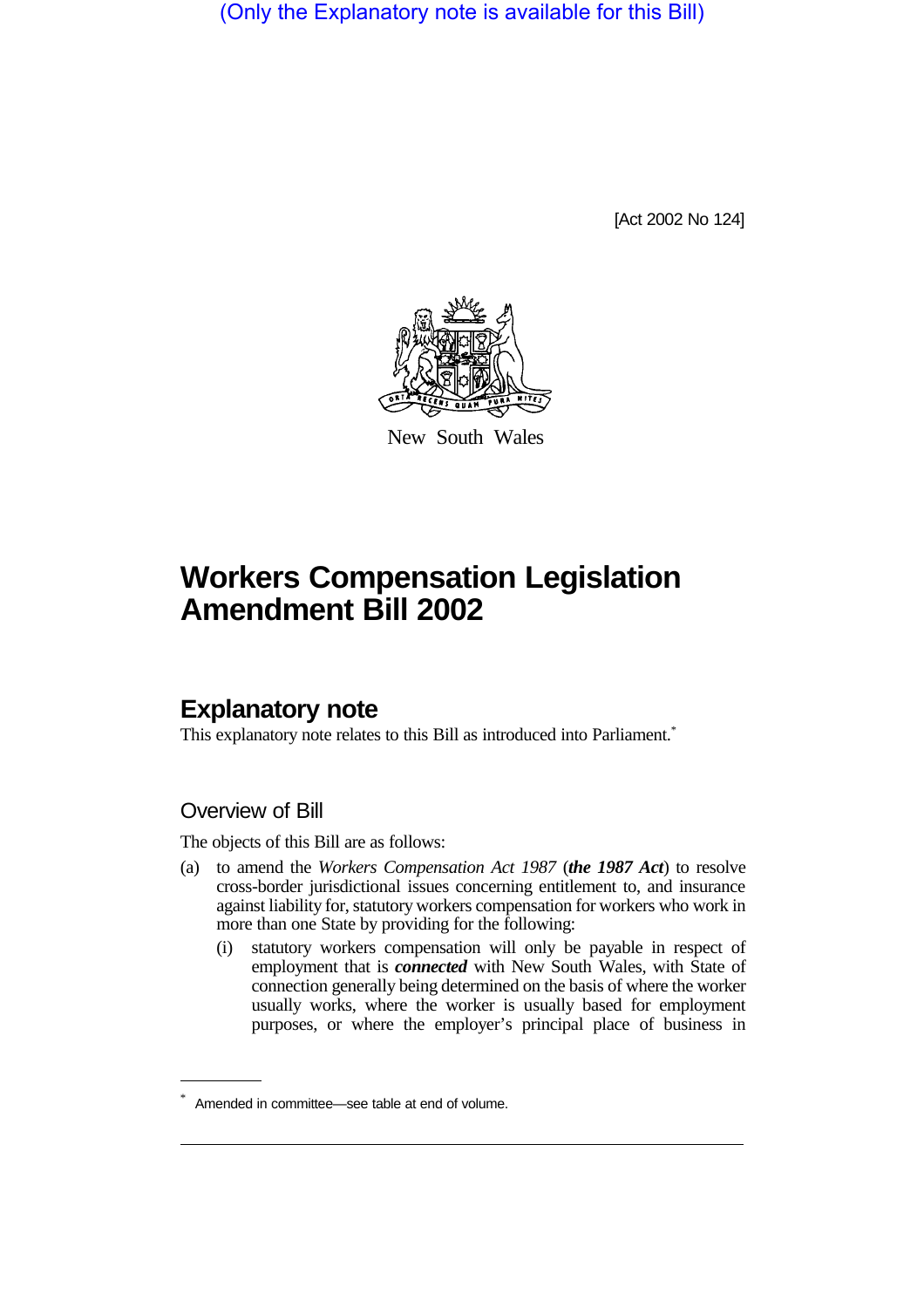Workers Compensation Legislation Amendment Bill 2002 [Act 2002 No 124]

Explanatory note

Australia is located (see proposed section 9AA in **Schedule 1.1 [1] and Schedule 1.1 [7]**),

- (ii) decisions on the question of which State a worker's employment is connected with that are made by courts of other States that have corresponding provisions in their law will be recognised in New South Wales (see proposed section 9AB in **Schedule 1.1 [1]**),
- (iii) payment of compensation in more than one State will be prevented (see proposed section 9AC in **Schedule 1.1 [1]**),
- (iv) an employer who insures against liability for workers compensation on the basis of a reasonable belief about the State with which employment is connected will be protected from liability that would otherwise result from not being insured in the correct State (see **Schedule 1.1 [5] and [6]**),
- (v) consequential savings and transitional provisions (see **Schedule 1.1 [8] and [9]**),
- (vi) repeal of superseded provisions (see **Schedule 1.1 [2] and [3]**),
- (b) to amend the *Workers Compensation Legislation Amendment Act 1995* to repeal uncommenced amendments to the 1987 Act relating to the cross-border jurisdictional issues that will be superseded by the amendments referred to in paragraph (a) (see **Schedule 1.2**),
- (c) to amend the 1987 Act to provide a special choice of law rule in respect of a claim for common law damages for work injury against a worker's employer so that the applicable substantive law for such a claim will be the substantive law of the State in which statutory workers compensation is payable for the injury (see proposed sections 150A–150F in **Schedule 1.1 [4]**),
- (d) to amend the 1987 Act to expand the definition of *wages*in section 174 of the Act to include the "grossed up value" (including GST) of fringe benefits, employer superannuation contributions, long service leave, lump sum payments in lieu of leave and trust distributions to working beneficiaries who are paid wages at less than market rates, and to remove current exemptions for special expenses, allowances, working directors' fees and certain other amounts (see **Schedule 2 [4]–[7]**),
- (e) to amend the 1987 Act to introduce a provision (based on section 127 of the *Industrial Relations Act 1996*) to make a principal contractor liable for workers compensation insurance premiums and associated amounts not paid by a subcontractor unless the subcontractor supplies a statement to the effect that those amounts have been paid (see proposed section 175B in **Schedule 2 [10]**),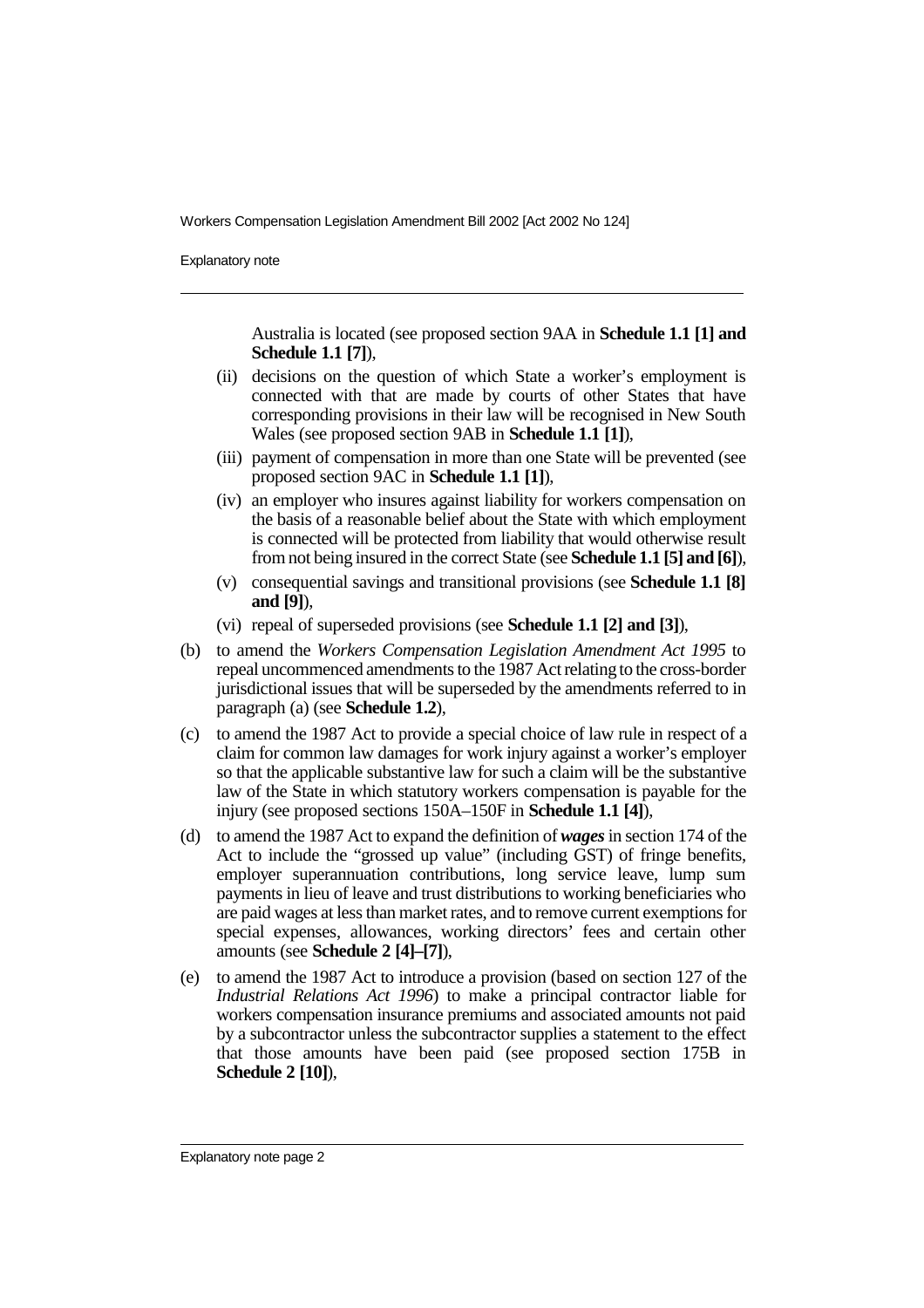Workers Compensation Legislation Amendment Bill 2002 [Act 2002 No 124]

Explanatory note

- (f) to amend the 1987 Act to provide for the assessment of workers compensation insurance premiums on the basis of the grouping or related entity employers (similar to the approach adopted for pay-roll tax employer grouping) with the extension of grouping to include trusts and partnerships and provision for requiring the members of a group to be insured under the one policy, the exercise of certain insurance functions on behalf of the members of the group by a designated principal member and joint and several liability of group members (see **Schedule 2 [1]–[3], [8], [9] and [11]**),
- (g) to amend the *Sporting Injuries Insurance Act 1978* to enable the Sporting Injuries Committee to exempt a sporting organisation from participation in the sporting injuries insurance scheme under that Act if the Committee is satisfied that the organisation has private insurance that provides benefits for sporting injuries that are no less favourable than the benefits that would be payable under the Act, and to make a minor consequential amendment to the *Workplace Injury Management and Workers Compensation Act 1998* (see **Schedule 3**),
- (h) to amend section 44 of the *Workplace Injury Management and Workers Compensation Act 1998* to provide that an employer may give notice of a worker's workplace injury to the employer's insurer or to the WorkCover Authority and that the regulations may prescribe the manner in which such notice is to be given (**Schedule 4.1 [1]–[4]**),
- (i) to amend the *Workplace Injury Management and Workers Compensation Act 1998* to confer protection from personal liability on approved medical specialists for acts and omissions in good faith in the exercise of functions under that Act (see **Schedule 4.1 [5]**),
- (j) to amend section 160 of the *Workers Compensation Act 1987* (the section that deals with the recovery of excess from employers by insurers) to provide that regulations made under that section mayprescribe different amounts of excess that may be recovered by an insurer according to the period within which the employer gave notice of the injury concerned (**Schedule 4.2**),
- (k) to amend section 86 of the *Occupational Health and Safety Act 2000* to provide that an occupier of a place of work is not required to give notice of an accident, occurrence or other matter under that section if the occupier has already given notice of the accident, occurrence or matter in accordance with section 44 (2) of the *Workplace Injury Management and Workers Compensation Act 1998* (**Schedule 4.3**).